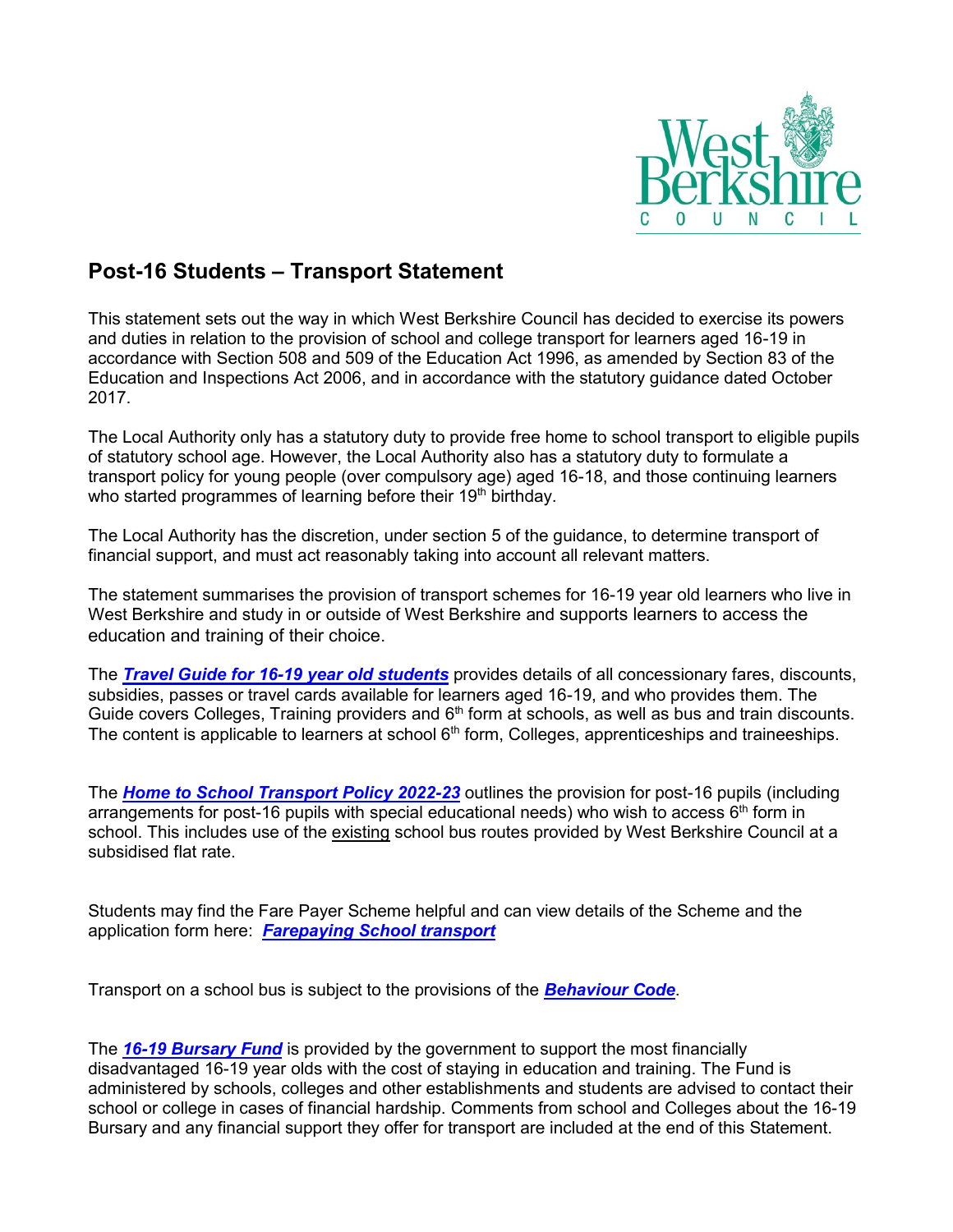## **Exceptional Circumstances**

The Council may take exceptional circumstances into consideration. There is **no automatic entitlement**, and the phrase "exceptional circumstances" primarily refers to the circumstances of the student rather than those of the parent. However, this could include families on low income (in receipt of maximum working tax credit (i.e. with no deductions due to income). Evidence may be requested.

Parental work commitments are not deemed "exceptional", and the decision of the Council is final.

The request for consideration should detail why you believe the decision should be reviewed and give details of any personal and/or family circumstances you believe should be considered when the decision is reviewed.

Please send your application to: [pupiltransport@westberks.gov.uk](mailto:pupiltransport@westberks.gov.uk)

Or write to: Service Manager (Early Years, Access, Vulnerable Learners & Families), West Berkshire Council, West St House, Newbury RG14 1BZ

Within 20 working days of the application, a senior Council Officer will review the original decision and send you a detailed written outcome.

## **Feedback**

If you believe that the Council's policy for providing help with transport is not objective, clear and fair, please email or post your comments to the address above.

## **Complaints**

If you feel that the post-16 transport arrangements within this Statement and associated documents have not been administered correctly or do not fulfil the statutory duty, this can be raised through the Council's corporate complaints process, using the address above.

If you remain dissatisfied with the outcome of the complaint and believe that the Council has acted unreasonably, you can appeal to the Secretary of State. Your complaint must have been considered by the Council in the first instance.

## **Consultation**

The Council consults when it makes changes to its transport policies for pupils and 16-19 students. The consultation appears on the Council's consultation finder and information is provided to schools to pass on to its families to make them aware of the consultation. The Transport policy will be available on the Council website by September for the following academic year. The website also contains a link to *<https://www.gov.uk/1619-bursary-fund/eligibility>*